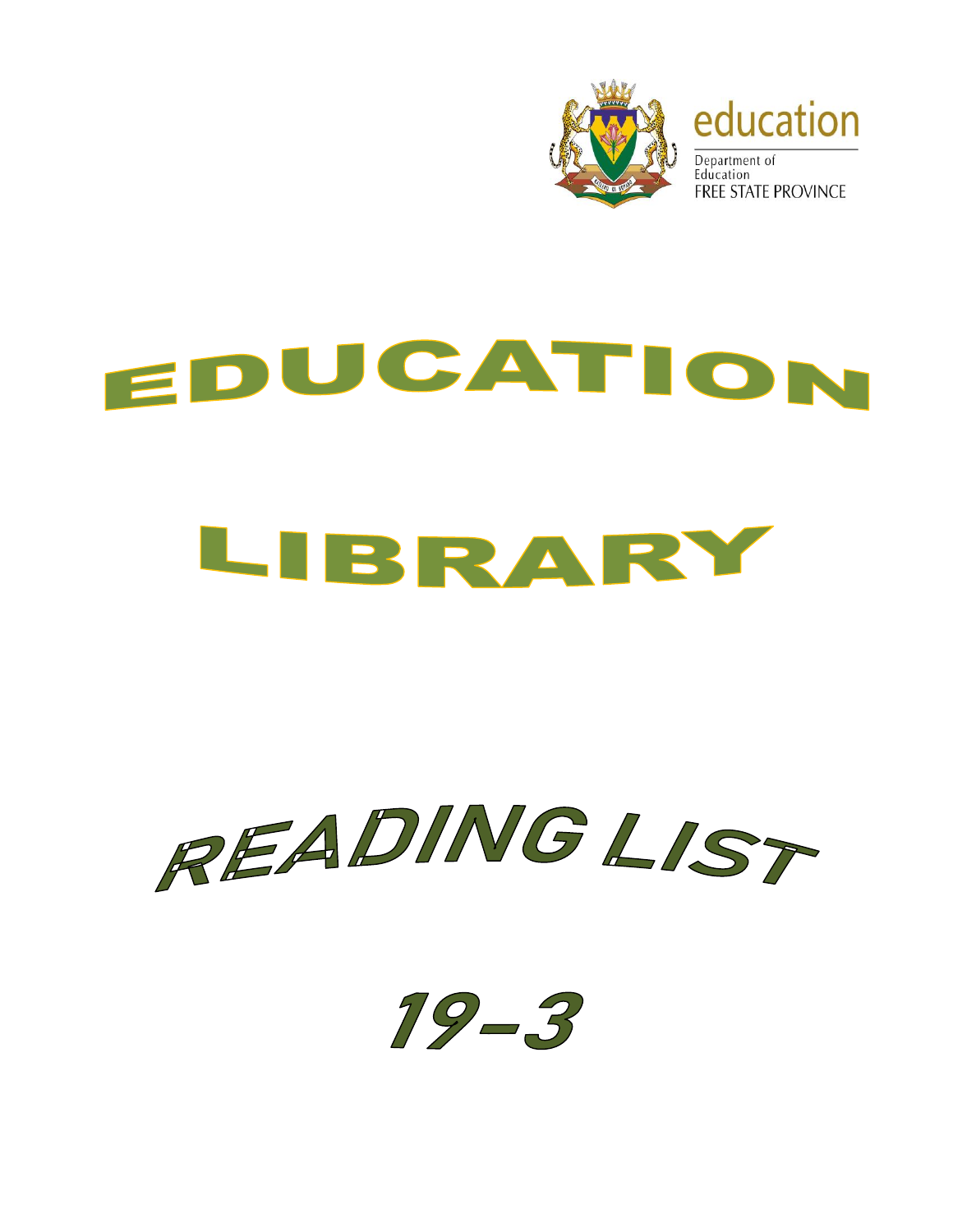## **Copies are available on request, with submission of NUMBER of LIST and ARTICLE from:**

The Librarian Education Library Company and Company Education Library BLOEMFONTEIN 9300

## *Postal address*: *Physical address*:

Education Library Ground Floor, Syfrets Building Private Bag X20565 65 Charlotte Maxeke Street

*Tel*: 051-404-8467 *Fax*: 086-615-2502 *E-mail*: [E.Mostert@fseducation.gov.za](mailto:E.Mostert@fseducation.gov.za)

| <b>ACHIEVEMENT</b> | $1/19-3$  | DE WET, N                                                                                                                                                                        |
|--------------------|-----------|----------------------------------------------------------------------------------------------------------------------------------------------------------------------------------|
|                    |           | Ecological approach to childhood in South Africa: an analysis of the contextual                                                                                                  |
|                    |           | determinants: to explore the socio-economic and demographic composition of                                                                                                       |
|                    |           | communities and households that influence grade repetition among children in South                                                                                               |
|                    |           | Africa.                                                                                                                                                                          |
|                    |           | Perspectives in Education, 36(2), 19, pp 132-146                                                                                                                                 |
|                    | $2/19-3$  | HENSON, C                                                                                                                                                                        |
|                    |           | Agency, resilience and innovation in overcoming educational failure: seeks to                                                                                                    |
|                    |           | understand how a group of boys in a Durban township achieved exceptional                                                                                                         |
|                    |           | educational results despite the severe financial, social and educational constraints                                                                                             |
|                    |           | they faced.                                                                                                                                                                      |
|                    |           | Perspectives in Education, 36(2), 19, pp 61-74                                                                                                                                   |
| <b>ASSESSMENT</b>  | $3/19-3$  | <b>ANON</b>                                                                                                                                                                      |
|                    |           | OFSTED – making sense of the changes: from September 2019, the way that Ofsted                                                                                                   |
|                    |           | inspects schools could be changing to give less emphasis on exam results and more                                                                                                |
|                    |           | on the quality of education. Here we break down the implications of the changes.                                                                                                 |
|                    |           | School Leadership Today, 9(2), '18, pp 8-10                                                                                                                                      |
| <b>AUTISM</b>      | $4/19-3$  | LOWNDES, B                                                                                                                                                                       |
|                    |           | Autism - difference not deficit: providing support for students with autism can make a                                                                                           |
|                    |           | world of difference  advice and practical tips on supporting children with autism in                                                                                             |
|                    |           | your setting.                                                                                                                                                                    |
|                    |           | School Leadership Today, 9(2), '18, pp 18-24                                                                                                                                     |
| <b>BARRIERS</b>    | $5/19-3$  | NAUDé, M                                                                                                                                                                         |
|                    |           | Elements of the physical learning environment that impact on the teaching and                                                                                                    |
|                    |           | learning in South African Grade 1 classrooms.                                                                                                                                    |
|                    |           | SA Journal of Education, 39(1), Feb 19, 11pp                                                                                                                                     |
| <b>BEHAVIOUR</b>   | $6/19-3$  | NUNAN, J S R                                                                                                                                                                     |
|                    |           | Victims' experiences of learner challenging behaviour in primary schools in Phoenix,                                                                                             |
|                    |           | South Africa.                                                                                                                                                                    |
|                    |           | SA Journal of Education, 38(Supplement 1), Oct 18, 7pp                                                                                                                           |
| <b>BULLYING</b>    | $7/19-3$  | JUAN, A                                                                                                                                                                          |
|                    |           | Bullies, victims and bully-victims in South African schools: Examining the risk factors.                                                                                         |
|                    |           | SA Journal of Education, 38(Supplement 1), Oct 18, 10pp<br>NGIDI, ND                                                                                                             |
|                    | $8/19-3$  |                                                                                                                                                                                  |
|                    |           | Bullying in school toilets: experiences of secondary school learners in a South African                                                                                          |
|                    |           | township                                                                                                                                                                         |
|                    | $9/19-3$  | SA Journal of Education, 38(Supplement 1), Oct 18, 8pp<br>SMIT, B                                                                                                                |
|                    |           |                                                                                                                                                                                  |
|                    |           | Understanding bullying relationally: bullying in South African schools is conceptualised<br>regarding both the phenomenon and the leadership style using a relational framework. |
|                    |           | SA Journal of Education, 38(Supplement 1), Oct 18, 8pp                                                                                                                           |
| <b>BULLYING</b>    | $10/19-3$ | CORISH, K                                                                                                                                                                        |
| (online)           |           |                                                                                                                                                                                  |
|                    |           | Don't ignore trolling in your school: trolling is a form of online bullying that can                                                                                             |
|                    |           | devastate young people. But the more you look into it, the more disturbing it gets,                                                                                              |
|                    |           | with new evidence emerging that some young people are trolling themselves. Is this a                                                                                             |
|                    |           | cry for help or a form of self-harm?                                                                                                                                             |
|                    |           | School Leadership Today, 8(3), '18, pp 50-58                                                                                                                                     |
| <b>CONFLICT</b>    | $11/19-3$ | <b>WEINSTEIN, L</b>                                                                                                                                                              |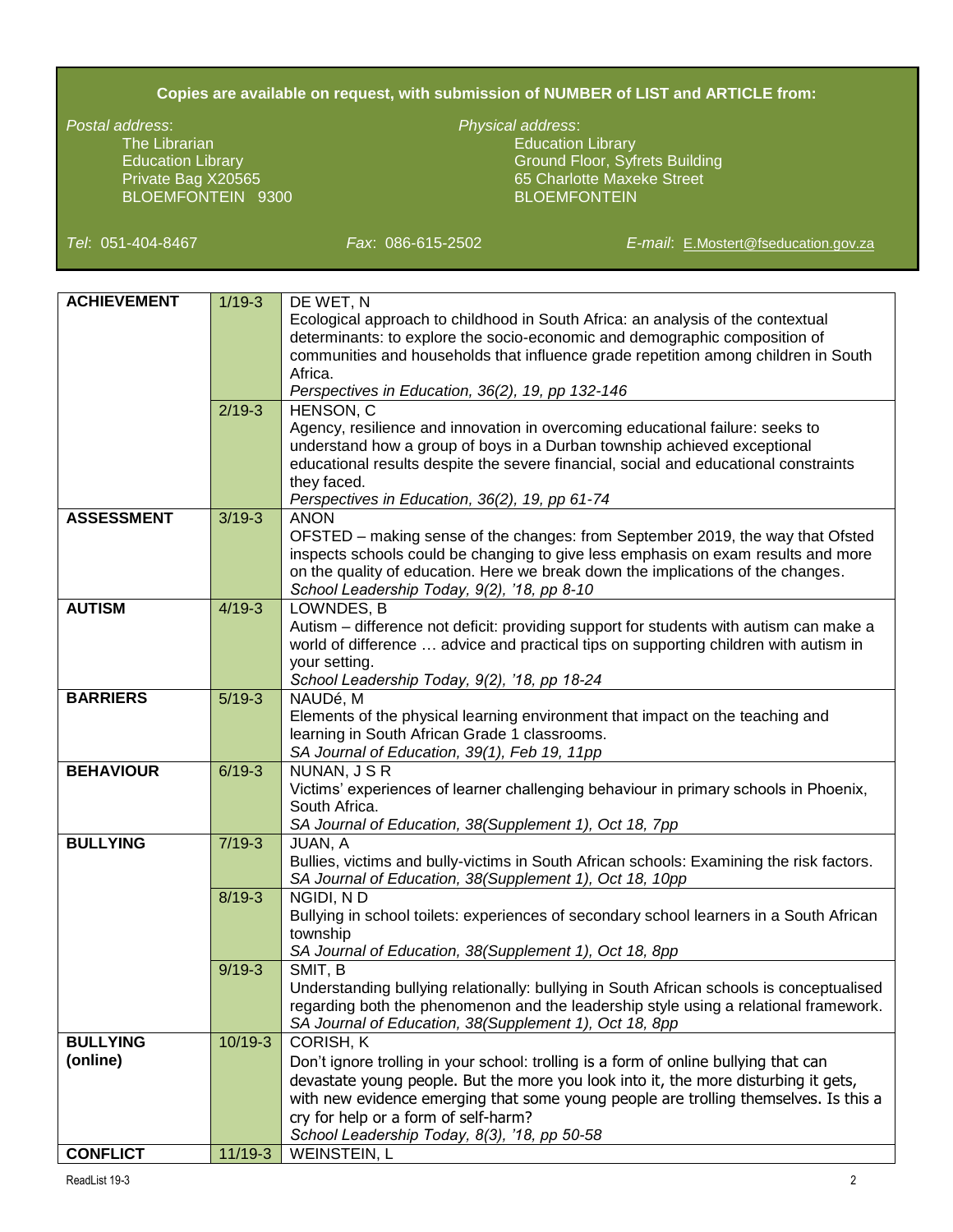|                       |           | Reconciling conflict in classroom: conflict appears in many guises and it is important<br>for students to have the tools to resolve it and rise above behaviours that escalate or<br>make a situation worse: 7 Principles of Conflict Resolution for use in the classroom.<br>School Leadership Today, 9(1), '18, pp 38-42 |
|-----------------------|-----------|----------------------------------------------------------------------------------------------------------------------------------------------------------------------------------------------------------------------------------------------------------------------------------------------------------------------------|
|                       |           |                                                                                                                                                                                                                                                                                                                            |
| <b>CURRICULUMS</b>    | $12/19-3$ | DIXON, K                                                                                                                                                                                                                                                                                                                   |
|                       |           | Critical analysis CAPS Life Skills in Foundation Phase (Grades R-3): show that this                                                                                                                                                                                                                                        |
|                       |           | curriculum is weakly classified and that epistemological orientations are blurred, if not                                                                                                                                                                                                                                  |
|                       |           | rendered invisible.                                                                                                                                                                                                                                                                                                        |
|                       |           | Journal of Education, Issue 71, '18, pp 8-23                                                                                                                                                                                                                                                                               |
| <b>EDUCATION:</b>     | $13/19-3$ | <b>ANON</b>                                                                                                                                                                                                                                                                                                                |
| outdoor               |           | Outdoor learning: using your school grounds innovatively can add new dimensions to                                                                                                                                                                                                                                         |
|                       |           | curriculum learning as well as empowering children to plan and design their                                                                                                                                                                                                                                                |
|                       |           | environment.                                                                                                                                                                                                                                                                                                               |
|                       |           | School Leadership Today, 8(4), '18, pp 72-76                                                                                                                                                                                                                                                                               |
| <b>FUNDRAISING</b>    | $14/19-3$ | POPPITT, D                                                                                                                                                                                                                                                                                                                 |
|                       |           | Fundraising feasibility report: top fundraising schools specialist and writer, presents a                                                                                                                                                                                                                                  |
|                       |           | typical feasibility report, based on his work with a secondary school in the Northwest.                                                                                                                                                                                                                                    |
|                       |           |                                                                                                                                                                                                                                                                                                                            |
|                       |           | School Leadership Today, 8(2), '17, pp 76-84                                                                                                                                                                                                                                                                               |
| <b>GAMES</b>          | 15/19-3   | ABEDNEGO, S                                                                                                                                                                                                                                                                                                                |
|                       |           | Using indigenous games and knowledge to decolonise the school curriculum: Ubuntu                                                                                                                                                                                                                                           |
|                       |           | perspectives.                                                                                                                                                                                                                                                                                                              |
|                       |           | Perspectives in Education, 36(2), 19, pp 103-118                                                                                                                                                                                                                                                                           |
| <b>GENDER</b>         | 16/19-3   | REYGAN, F                                                                                                                                                                                                                                                                                                                  |
|                       |           | Sexual and gender diversity in schools: belonging, in/exclusion and the African child.                                                                                                                                                                                                                                     |
|                       |           | Perspectives in Education, 36(2), 19, pp 90-102                                                                                                                                                                                                                                                                            |
| <b>HEALTH: mental</b> | $17/19-3$ | DUTTON, C                                                                                                                                                                                                                                                                                                                  |
|                       |           | Intervening early with tree of life: narrative therapy, children telling the stories of their                                                                                                                                                                                                                              |
|                       |           | lives and culture, can be an effective early intervention that prevents more serious                                                                                                                                                                                                                                       |
|                       |           | mental health issues developing in children.                                                                                                                                                                                                                                                                               |
|                       |           | School Leadership Today, 8(5), '18, pp 90-94                                                                                                                                                                                                                                                                               |
|                       | 18/19-3   | SUNDERLAND, M                                                                                                                                                                                                                                                                                                              |
|                       |           | Catching them before they fall: schools can spot and avert mental health issues.                                                                                                                                                                                                                                           |
|                       |           | School Leadership Today, 9(1), '18, pp 26-29                                                                                                                                                                                                                                                                               |
| <b>HUMAN</b>          | 19/19-3   | ELS, C                                                                                                                                                                                                                                                                                                                     |
| <b>RESOURCES</b>      |           | Investigating the impact of a combined approach of perceived organisational support                                                                                                                                                                                                                                        |
|                       |           | for strengths use and deficit correction on employee outcomes.                                                                                                                                                                                                                                                             |
|                       |           | SA Journal of Human Resource Management, v16, 2018, 11pp                                                                                                                                                                                                                                                                   |
|                       | 20/19-3   | JONCK, P                                                                                                                                                                                                                                                                                                                   |
|                       |           | Micro-level outcomes evaluation of a skills capacity intervention within the South                                                                                                                                                                                                                                         |
|                       |           | African public service: towards an impact evaluation.                                                                                                                                                                                                                                                                      |
|                       |           | SA Journal of Human Resource Management, v16, 2018, 9pp                                                                                                                                                                                                                                                                    |
| <b>HUMAN RIGHTS</b>   | $21/19-3$ | MATHEBULA, T                                                                                                                                                                                                                                                                                                               |
|                       |           | Human rights and neo-liberal education in post-apartheid South Africa.                                                                                                                                                                                                                                                     |
|                       |           | Journal of Education, Issue 71, '18, pp 91-106                                                                                                                                                                                                                                                                             |
| <b>ICT</b>            | $22/19-3$ | KAMALIZENI, A                                                                                                                                                                                                                                                                                                              |
|                       |           | Evaluation of the use of ICT in the management of secondary schools: the Mashishila                                                                                                                                                                                                                                        |
|                       |           | Circuit in Mpumalanga.                                                                                                                                                                                                                                                                                                     |
|                       |           | Journal of Management & Administration, No 2, 2018, pp 99-134                                                                                                                                                                                                                                                              |
| <b>INCLUSION</b>      | $23/19-3$ | HUSBAND, A                                                                                                                                                                                                                                                                                                                 |
|                       |           | This is what inclusion means to me: a personal view on what it means to be an                                                                                                                                                                                                                                              |
|                       |           | inclusive school.                                                                                                                                                                                                                                                                                                          |
|                       |           | School Leadership Today, 8(5), '18, pp 86-89                                                                                                                                                                                                                                                                               |
| <b>LANGUAGES</b>      | $24/19-3$ | GUZULA, X                                                                                                                                                                                                                                                                                                                  |
|                       |           | Moving beyond artificial linguistic binaries in the education of African Language                                                                                                                                                                                                                                          |
|                       |           | speaking children: a case for simultaneous biliteracy development.                                                                                                                                                                                                                                                         |
|                       |           | Perspectives in Education, 36(2), 19, pp 1-14                                                                                                                                                                                                                                                                              |
|                       | $25/19-3$ | MANDILLAH, L                                                                                                                                                                                                                                                                                                               |
|                       |           | Kenyan curriculum reforms and mother tongue education: issues, challenges and                                                                                                                                                                                                                                              |
|                       |           | implementation strategies.                                                                                                                                                                                                                                                                                                 |
|                       |           | Education as Change, 23(1), '19, 18pp                                                                                                                                                                                                                                                                                      |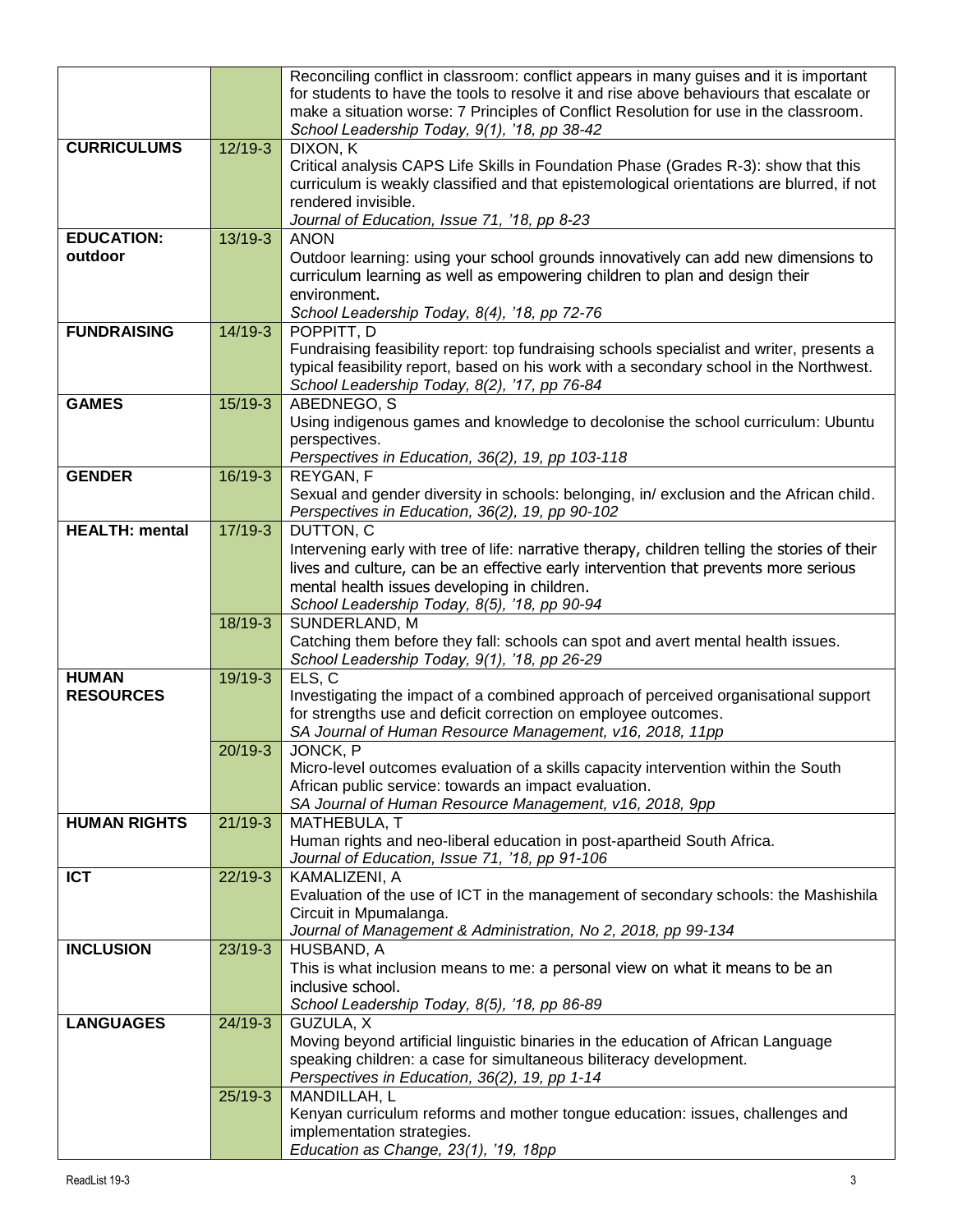| <b>LEADERSHIP</b>    | 26/19-3   | CRAIG, I                                                                                |
|----------------------|-----------|-----------------------------------------------------------------------------------------|
|                      |           | Overcoming allure of toxic leadership: the current administrative environment seems     |
|                      |           | to be a breeding ground for toxic leaders; connections to toxic leadership and          |
|                      |           | accountability pressures, the changing education landscape and the fragmentation of     |
|                      |           | the school system.                                                                      |
|                      |           | School Leadership Today, 9(2), '18, pp 41-48                                            |
|                      | $27/19-3$ | CRAIG, I                                                                                |
|                      |           | When leadership turns toxic: reflects on the phenomenon of "toxic" leadership in        |
|                      |           | schools (those having responsibility and control abuse the leader-follower relationship |
|                      |           | and move the school into a worse condition than before) and makes connections to        |
|                      |           | accountability pressures, the changing education landscape and the fragmentation of     |
|                      |           | the school system.                                                                      |
|                      |           | Professional Development Today, 20(1), 2018, pp 6-13                                    |
|                      | 28/19-3   | LEE, A                                                                                  |
|                      |           | Empowering leadership – what it is and when it works: empowering leadership can be      |
|                      |           | a powerful way to motivate for employees, but it can also be perceived as burdensome    |
|                      |           | - how to find the balance.                                                              |
|                      |           | School Leadership Today, 9(2), '18, pp 38-41                                            |
|                      | 29/19-3   | WILLIAMS, G                                                                             |
|                      |           | Framework for a new leadership culture.                                                 |
|                      |           | Human Capital Review, Apr 19, 5pp                                                       |
| <b>LEARNING</b>      | 30/19-3   | HUNT, M                                                                                 |
|                      |           | Moving to learn: explains why movement is so essential for young children's learning.   |
|                      |           |                                                                                         |
|                      | $31/19-3$ | School Leadership Today, 8(5), '18, pp 100-103<br>STOTT, A E                            |
|                      |           | Are instructivist pedagogies more appropriate for learning the sciences in South        |
|                      |           | African low-quintile schools than western literature suggests?                          |
|                      |           | Journal of Education, Issue 71, '18, pp 39-57                                           |
|                      | 32/19-3   | WATKINS, C                                                                              |
|                      |           |                                                                                         |
|                      |           | How to address "effective learning": explores what constitutes effective learning and   |
|                      |           | how to create a culture which encourages more learner autonomy.                         |
| <b>LEARNING</b>      | 33/19-3   | Professional Development Today, 19(1), '17, pp 30-35                                    |
| (independent)        |           | SHENTON, A                                                                              |
|                      |           | Scaffolding independent learning: encouraging independent learning is one of the        |
|                      |           | mantras of progressive teaching and learning, but precious little thought has been      |
|                      |           | given to how this can be supported by teachers, particularly to children used to being  |
|                      |           | spoon fed by teachers rushing them through the syllabus - planning framework.           |
|                      |           | School Leadership Today, 8(3), '18, pp 33-37                                            |
| <b>LIFE SCIENCES</b> | 34/19-3   | HARTLEY, M                                                                              |
|                      |           | Bringing DNA to life in the primary years: abstract concepts relating to DNA can be     |
|                      |           | challenging for students - a framework for teaching it in primary school, allowing      |
|                      |           | students to visualise and engage with DNA, laying a strong foundation for curiosity     |
|                      |           | and inquiry.<br>Creative Teaching & Learning, 9(1), 2019, pp 46-52                      |
| <b>LITERACY</b>      | 35/19-3   |                                                                                         |
|                      |           | DOUGLAS, J                                                                              |
|                      |           | Breaking generational cycle of low literacy: one in three children leave primary school |
|                      |           | with a reading level that is below national expectations, with profound consequences    |
|                      |           | for both the child and society $-$ it doesn't have to be this way.                      |
|                      |           | School Leadership Today, 8(4), '18, pp 83-88                                            |
| <b>MATHEMATICS</b>   | 36/19-3   | ASKEW, M                                                                                |
|                      |           | Multiplicative reasoning: an intervention's impact on Foundation Phase learners'        |
|                      |           | understanding (mathematics).                                                            |
|                      |           | South African Journal of Childhood Education, 9(1), '19, 10pp                           |
| <b>MENTORS</b>       | $37/19-3$ | MATTHEWS, P                                                                             |
|                      |           | The power of incremental coaching – improving teaching quality: evaluates an            |
|                      |           | approach to regular non-judgemental observation and feedback that has the power to      |
|                      |           | enhance the quality and consistency of teaching and its impact on learning.             |
|                      |           | Professional Development Today, 19(1), '17, pp 40-50                                    |
|                      | 38/19-3   | PANT, M                                                                                 |
|                      |           | What my inspirations taught me about mentoring.                                         |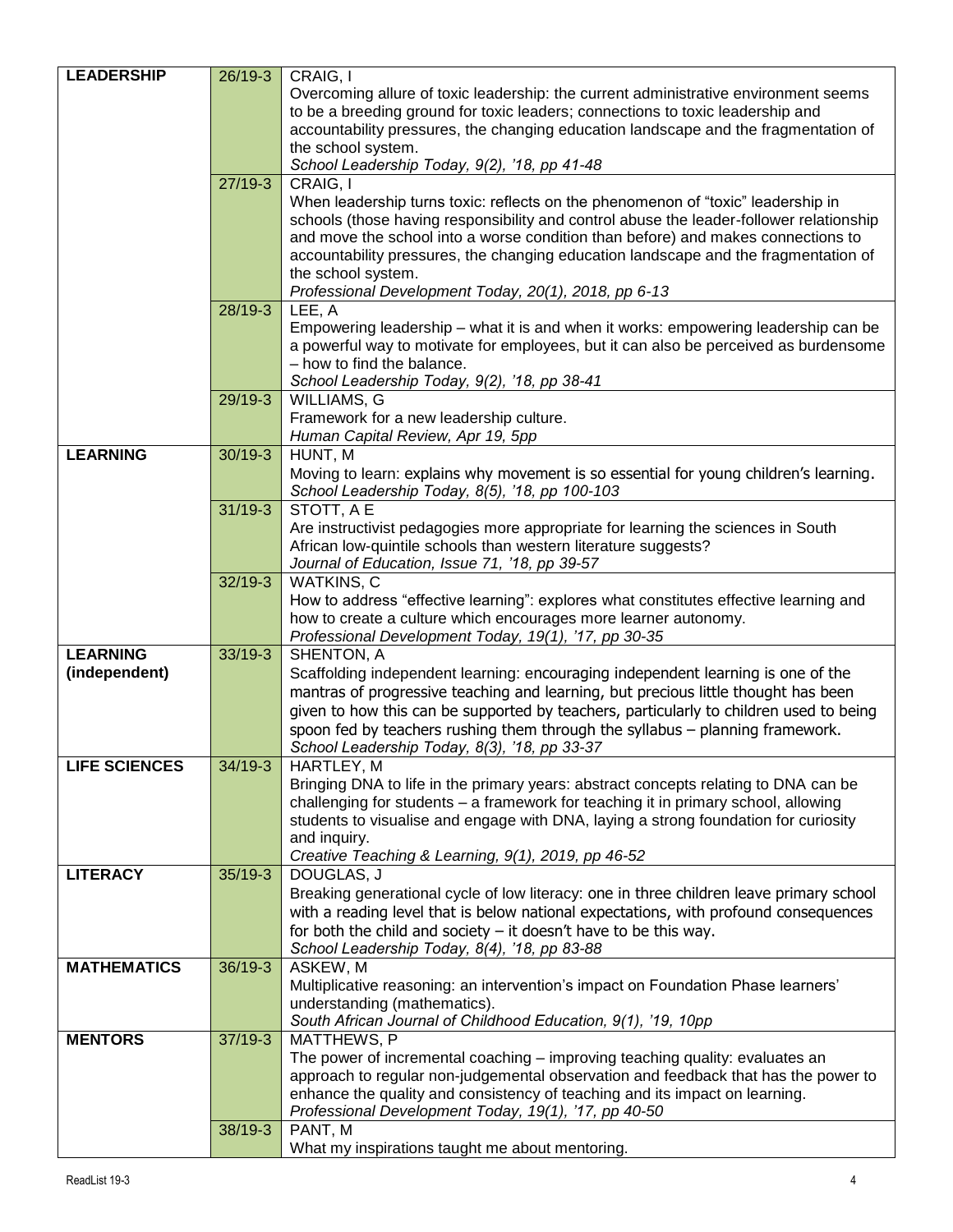|                         |           | Human Capital Review, Feb 19, 2pp                                                    |
|-------------------------|-----------|--------------------------------------------------------------------------------------|
| <b>MOTIVATION</b>       | 39/19-3   | HEYNS, MM                                                                            |
|                         |           | Generational differences in workplace motivation.                                    |
|                         |           | SA Journal of Human Resource Management, v16, 2018, 10pp                             |
|                         | 40/19-3   | KOLAPO, A                                                                            |
|                         |           | Work attitude and staff commitment in the Lagos State Ministry of Education.         |
|                         |           | Journal of Management & Administration, No 2, 2018, pp 85-98                         |
| <b>PARENTS</b>          | 41/19-3   | JONES, G                                                                             |
|                         |           | Is it time to review your parent communications strategy: Texting parents is one big |
|                         |           | step beyond sending a letter home with the child, but technology is moving fast and  |
|                         |           | apps are offering more secure and engaging routes.                                   |
|                         |           | School Leadership Today, 8(2), '17, pp 38-41                                         |
| <b>PROFESSIONAL</b>     | 42/19-3   | <b>BLANCHARD, J</b>                                                                  |
| <b>DEVELOPMENT</b>      |           | How to focus performance management on professional development: collaboration       |
|                         |           | between teachers, senior leaders and governors can contribute to all involved being  |
|                         |           | better prepared and lead to a more effective and rewarding experience.               |
|                         |           | Professional Development Today, 20(1), 2018, pp 50-55                                |
|                         | 43/19-3   | BLANCHARD, J                                                                         |
|                         |           | How to own your continuing professional development: how using action research,      |
|                         |           | training opportunities and formal study can be used as ways of continuing to learn   |
|                         |           | about learning, teaching and leadership.                                             |
|                         |           | Professional Development Today, 20(1), 2018, pp 36-41                                |
|                         | 44/19-3   | CAIN, T                                                                              |
|                         |           | Using research for teachers' professional development: explores the heritage of      |
|                         |           | teachers' learning ranging from applying theory to practice to research-informed     |
|                         |           | reflection, and considers the implications for professional development.             |
|                         |           | Professional Development Today, 20(2), 2019, pp 32-38                                |
|                         | 45/19-3   | SNELLING, J                                                                          |
|                         |           | Choice PD: how personalised professional development helps inspire educators,        |
|                         |           | spread good practice.                                                                |
|                         |           | Empowered Learner, 2(3), Jan 19, pp 20-25                                            |
|                         | 46/19-3   | SNELLING, J                                                                          |
|                         |           | How personalizing PD helps inspire educators, spread good practice.                  |
|                         |           | Empowered Learner, 19/12/2018, 5pp                                                   |
|                         | 47/19-3   | MENDOZA, S                                                                           |
|                         |           | 3 ways the Educational Leader Standards developed empowered leaders.                 |
|                         |           | Empowered Learner, 2(3), Jan 19, pp 34-37                                            |
| <b>RACISM (schools)</b> | 48/19-3   | MILLER, P                                                                            |
|                         |           | Race in-equality and school leadership: no school likes to think of themselves as    |
|                         |           | racist, but subconscious bias and discrimination is playing a devastating role.      |
|                         |           | School Leadership Today, 8(5), '18, pp 34-41                                         |
| <b>READING</b>          | 49/19-3   | LEWIS, H                                                                             |
|                         |           | Mystery of dog in classroom: explore the growing interest in having dogs in class to |
|                         |           | help with reading.                                                                   |
|                         |           | School Leadership Today, 8(3), '18, pp 68-72                                         |
|                         | $50/19-3$ | MPHAHLELE, S                                                                         |
|                         |           | Information Communication Technologies as a support strategy for learners            |
|                         |           | experiencing reading difficulties.                                                   |
|                         |           | Per Linguam, 34(2), '18, pp 1-13                                                     |
|                         | $51/19-3$ | SANOTO, DV                                                                           |
|                         |           | Training primary school teachers for literature teaching: a view from Botswana.      |
|                         |           | Per Linguam, 34(2), '18, pp 30-51                                                    |
| <b>RESEARCH</b>         | 52/19-3   | SHENTON, A                                                                           |
| (learners)              |           | Modelling for success in independent learning: pupils often have a hard time uniting |
|                         |           | multiple sources in their research papers - a model uses for sixth-formers to help   |
|                         |           | them with this complex and abstract task of synthesising materials.                  |
|                         |           | Creative Teaching & Learning, 9(1), 2019, pp 20-28                                   |
| <b>SCHOOL</b>           | 53/19-3   | ADKINS-SHARIF, J                                                                     |
| <b>PRINCIPALS</b>       |           | Instructional leader's journey: how one principal honed his role as a classroom-     |
|                         |           | focused leader and learner.                                                          |
|                         |           |                                                                                      |